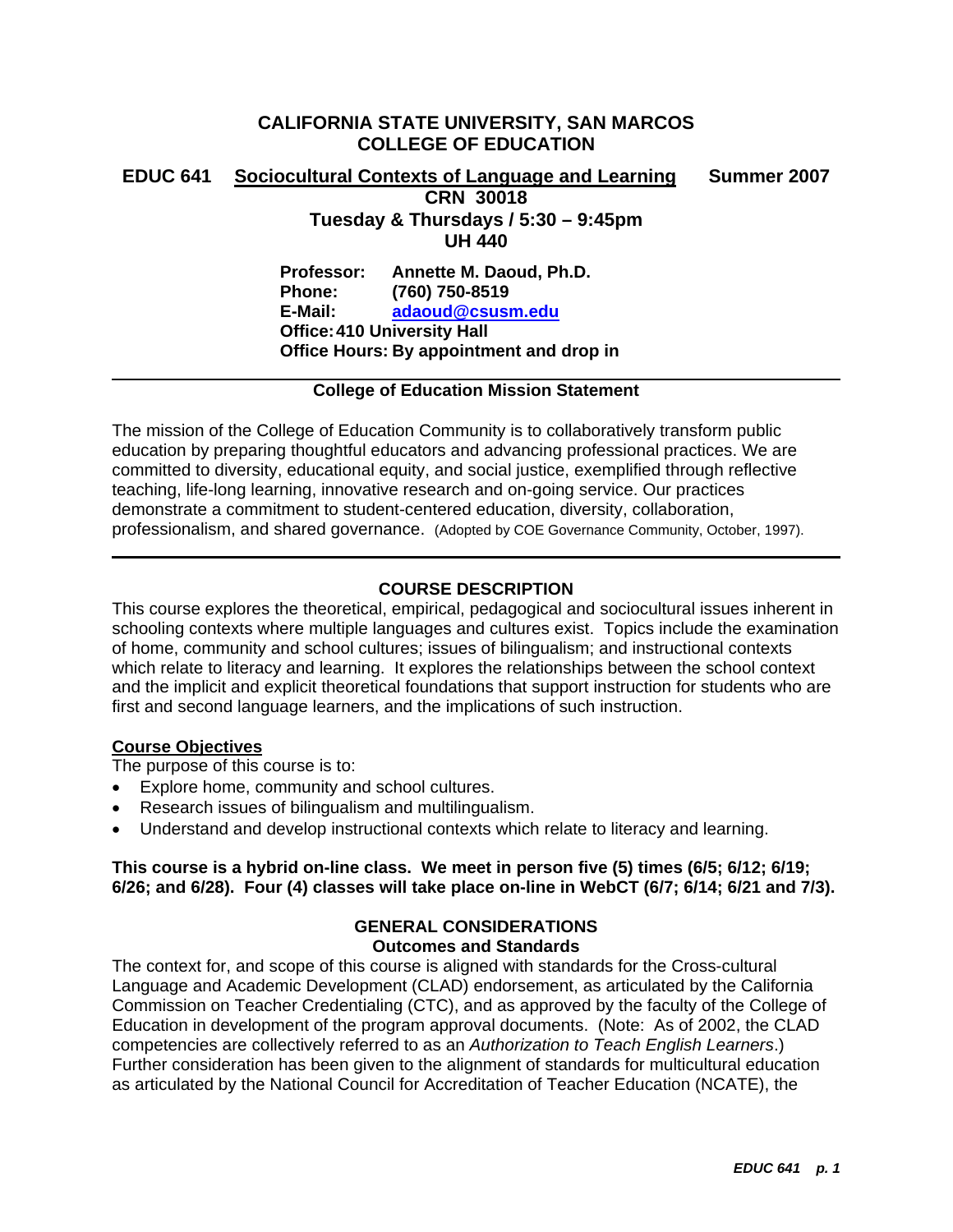Interstate New Teacher Assessment and Support Consortium (INTASC), and the National Board for Professional Teaching Standards (NBPTS).

## **Students with Disabilities Requiring Reasonable Accommodations**

Students with disabilities who require reasonable accommodations must be approved for services by providing appropriate and recent documentation to the Office of Disable Student Services (DSS). This office is located in Craven Hall 5205, and can be contacted by phone at (760) 750-4905, or TTY (760) 750-4909. Students authorized by DSS to receive reasonable accommodations should meet with their instructor during office hours or, in order to ensure confidentiality, in a more private setting.

## **CSUSM Academic Honesty Policy**

"Students will be expected to adhere to standards of academic honesty and integrity, as outlined in the Student Academic Honesty Policy. All written work and oral presentation assignments must be original work. All ideas/materials that are borrowed from other sources must have appropriate references to the original sources. Any quoted material should give credit to the source and be punctuated with quotation marks.

Students are responsible for honest completion of their work including examinations. There will be no tolerance for infractions. If you believe there has been an infraction by someone in the class, please bring it to the instructor's attention. The instructor reserves the right to discipline any student for academic dishonesty in accordance with the general rules and regulations of the university. Disciplinary action may include the lowering of grades and/or the assignment of a failing grade for an exam, assignment, or the class as a whole." Incidents of Academic Dishonesty will be reported to the Dean of Students. Sanctions at the University level may include suspension or expulsion from the University.

## **Plagiarism:**

As an educator, it is expected that each student will do his/her own work, and contribute equally to group projects and processes. Plagiarism or cheating is unacceptable under any circumstances. If you are in doubt about whether your work is paraphrased or plagiarized see the Plagiarism Prevention for Students website http://library.csusm.edu/plagiarism/index.html. If there are questions about academic honesty, please consult the University catalog.

## **Appeals**

Every student has the right to appeal grades, or appeal for redress of grievances incurred in the context of any class. Disputes may be resolved informally with the professor, or through the formal grades appeal process. For the latter, consult Dr. Kelly, Associate Dean.

## **Writing**

In keeping with the All-University Writing Requirement, all 3 unit courses must have a writing component of at least 2,500 words (approximately 10 pages) which can be administered in a variety of ways.

## **College of Education Attendance Policy**

Due to the dynamic and interactive nature of courses in the College of Education, all students are expected to attend all classes and participate actively. At a minimum, students must attend more than 80% of class time, or s/he **may not receive a passing grade** for the course at the discretion of the instructor. Individual instructors may adopt more stringent attendance requirements. Should the student have extenuating circumstances, s/he should contact the instructor as soon as possible. (*Adopted by the COE Governance Community, December, 1997*).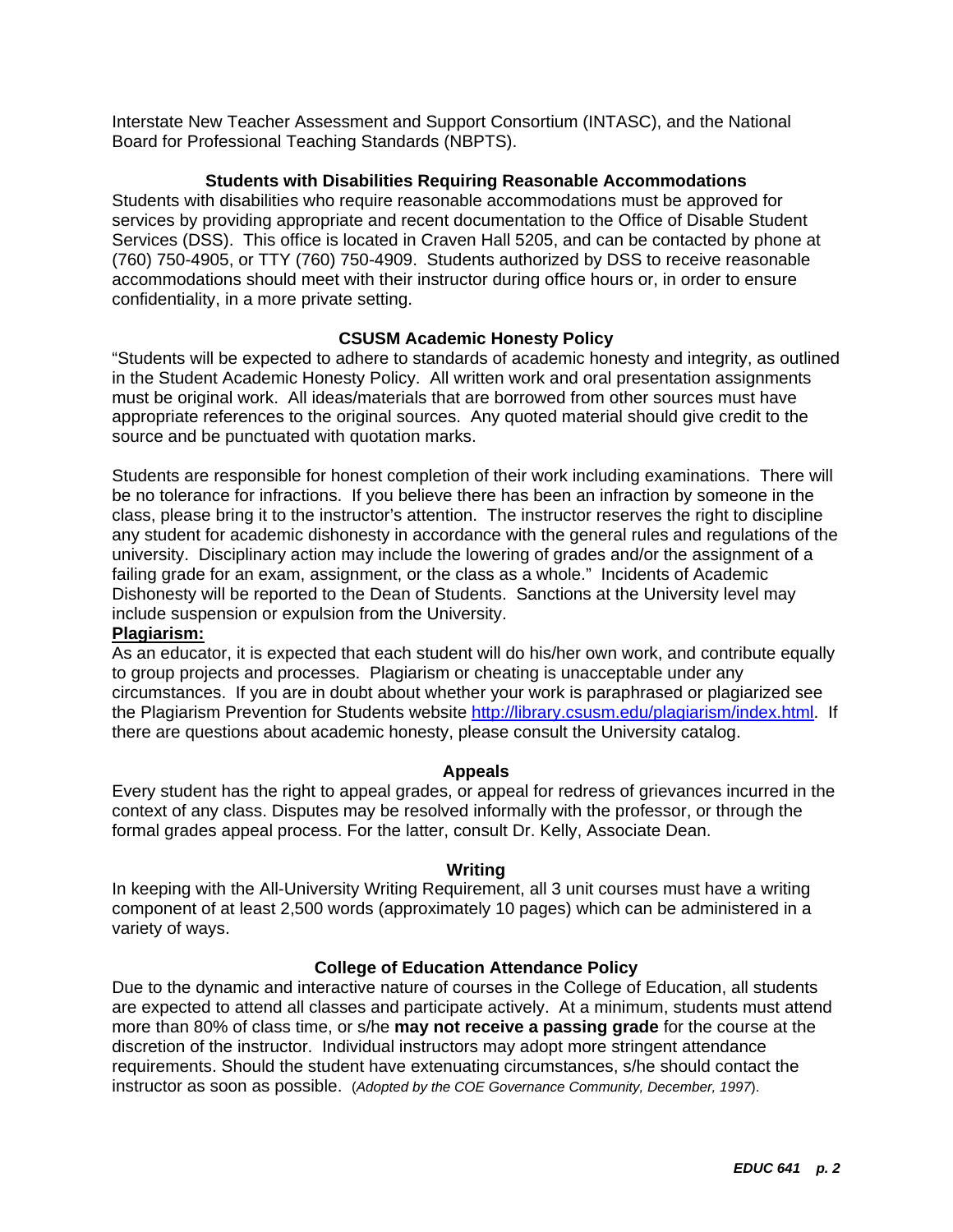## **COURSE REQUIREMENTS**

## *NOTE: I RESERVE THE RIGHT TO CHANGE, ADD TO, OR DELETE ANY MATERIAL OR ASSIGNMENT FROM THE COURSE.*

This course is structured as a graduate-level seminar. The success of a seminar is dependent upon each and every participant being prepared. My role will be to "facilitate" and to intervene as necessary to prompt a topic. I do not intend to lecture each week, or to be the focus of the class. You will work to develop your **knowledge base** through the readings, discussions and presentations.

#### **Required Texts**

Perez, B. (2004). *Sociocultural Contexts of Language and Literacy*, 2<sup>nd</sup> Edition. Mahwah, NJ: Lawerence Erlbaum Associates.

Selected articles available on WebCT

#### **Grading Policy**

All assignments are due on the dates indicated below. Assignments turned in late will not receive full credit. Please manage your time and plan accordingly. Assignments must be typewritten, double-spaced and with standard margins unless completed in class. Written assignments will be graded approximately 80% on content and context (detail, logic, synthesis of information, depth of analysis, etc.) and 20% on mechanics (grammar, syntax, spelling, format, uniformity of citations, etc.). All assignments should reflect graduate level composition and use APA format.

The following grading scale will be used:

| $92 - 100$    | A:    | $82 - 87$          | B: |
|---------------|-------|--------------------|----|
| $90 - 91$ A-; |       | $80 - 81$          | B- |
| 88 - 89       | – B+: | 79 – below Failing |    |

## **COURSE REQUIREMENTS**

## **1. Attendance and Class Participation 15 points**

You are expected to attend all class sessions and participate actively in discussions and activities. In order to do so, you are expected to complete all required readings by the assigned date. *Missing one class session will result in the reduction of your grade.* Being consistently late and/or leaving class early can also lower your grade.

## **2. Reading Discussion Leader 20 points**

Individually in pairs, students will lead a class discussion on one of the required readings. Students should identify 2-3 critical questions from the readings to lead the discussion. Students will either post their questions on WebCT or in person to lead the discussion. This assignment also requires that students participate in the reading discussions. **DUE: On WebCT on in-class throughout the semester**  *Discussion leader (10 points) Participation in the discussions (10 points)* 

#### **3. Article Reports 20 points**

Students will lead a small group discussion on an article, book chapter, research report, etc. focusing on the sociocultural context of language, language use, and/or learning.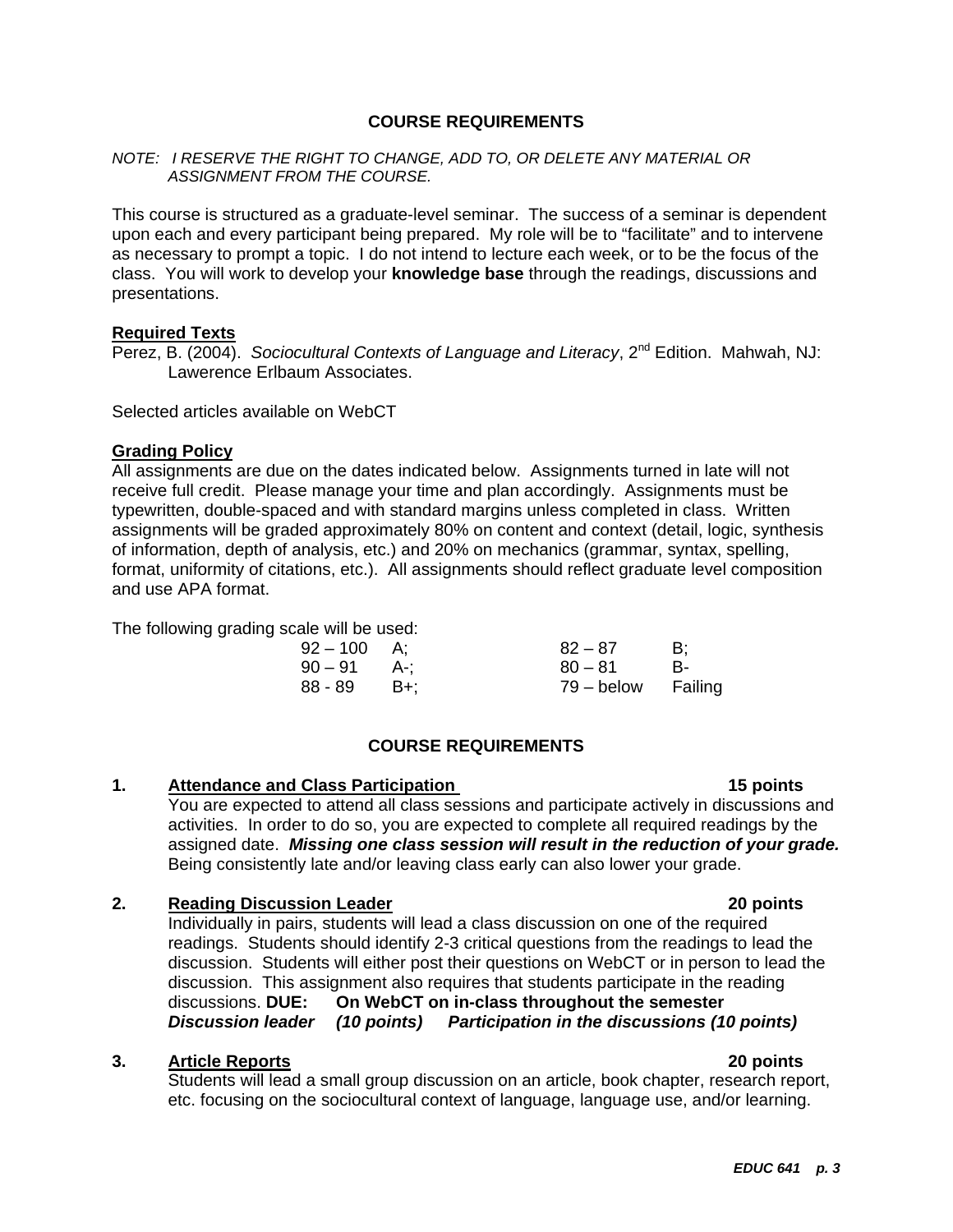Students can choose the aspects they wish to highlight for the discussion, as well as the format for presenting. (approx. 20 minutes)

**DUE: Session 7 (6/26) and Session 8 (6/28)** 

# **4. Organizational Framework for a Literature Review 45 points**

Using the annotated bibliographies collected in EDUC 602, and the articles, book chapters, research reports presented in class, you will analyze the resources and identify themes. As themes emerge, you will begin to organize resources you will use in a Literature Review. Students will write a minimum 8-10 page paper focusing on 2-3 of the themes identified, dividing them into sections as you would in a literature review of a MA thesis or project. All papers must be APA-formatted, and resources cited according to APA criteria. A scoring rubric will be developed in class.

## **If you are taking this class for an "Add On" Mild/Moderate and Moderate / Severe Education Specialist Credential Candidates without SB 2042 Preliminary Credential or a CLAD Certificate, you are required to focus your literature review on supporting English learners with or without disabilities.**

Using websites, articles, book chapters, research reports (see sample articles, sites, and books provided by the instructor) develop a menu of supports and services that enable English learners with and without disabilities to access the core curriculum in inclusive educational settings. Include in the review a) the use of expertise of specialists and support personnel (e.g., paraprofessionals) and b) school-base structures and organizations that support English learners and student eligible for special education. Students will write a minimum 8-10 page paper focusing on 2-3 of the themes identified, dividing them into sections as you would in a literature review of a MA thesis or project. All papers must be APA-formatted, and resources cited according to APA criteria. A scoring rubric will be developed in class.

## *Themes Identified – With Articles and Ideas: DUE Session 5 (6/19) 5 points Draft of One Section: DUE Session 7 (6/26) 5 points*  **FINAL PAPER DUE: Session 10 (7/5) 35 points**

## **June 5 Session 1: Course Overview / Definition of Terms**

## *Face-to-Face Session*

Course Overview Definition of Terms Sociocultural Contexts of Learning Language Diversity Language Structure Phonology, Morphology, Semantics, Discourse, Communication Library Database Searching

## *Assignments DUE Session 2:*

Read: Collier – Acquiring a Second Language / Gumperz – Interactional Sociolinguistics (articles available on WebCT)

## **June 7 Session 2: Language, Literacy and Second Language Acquisition**

*WebCT Session*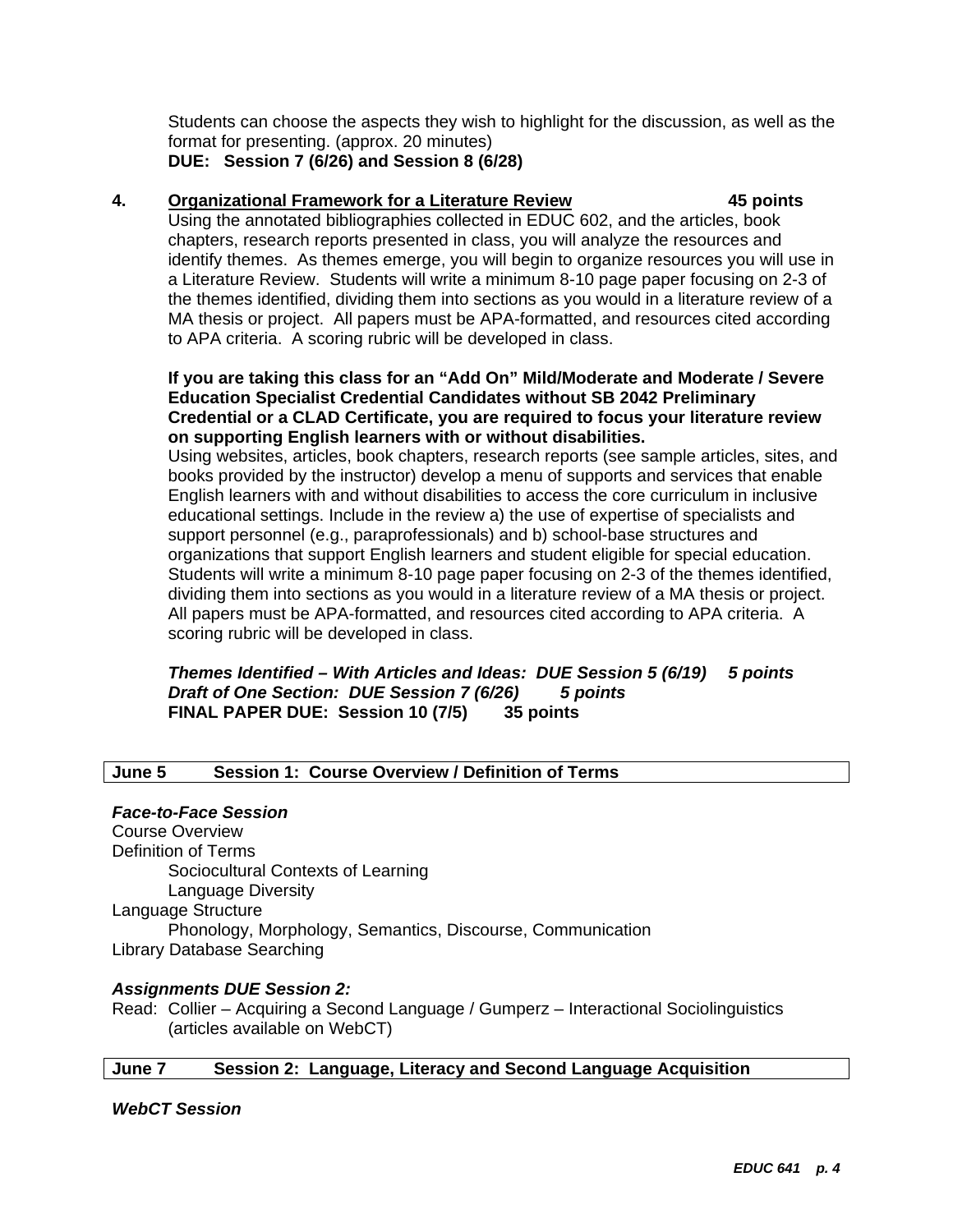Discussion of the Readings Second Language Acquisition Theories What is Language?

## *Assignments DUE Session 3:*

Read: Perez – Chapters 1-2 / 3-4

## **June 12 Session 3: Language and Literacy Acquisition in Diverse Communities**

#### *Face-to-Face Session*

Discussion of Readings First and Second Language Development Historical, Psychological, Sociocultural, Pedagogical and Political Factors English Only / English Plus English Learner Data Café

## *Assignments DUE Session 4:*

Read: Perez – Chapters 5-6 / 7-8

## **June 14 Session 4: Language and Literacy Acquisition in Diverse Communities**

#### *WebCT Session*

Discussion of the Readings Cultural and linguistic backgrounds of English learners in California Define "they" at your school. Record the language used to describe "them," and who used the language (i.e. students, teachers, parents, school personnel, etc.)

## *Assignments DUE Session 5:*

Themes Identified with Ideas AND Articles for your Literature Review (5 points) Read: Perez – Chapters 9-10

Moll – Funds of Knowledge / Olsen – Learning the Language of America (on WebCT)

## **June 19 Session 5: Sociocultural Contexts of Language and Learning**

## *Face-to-Face Session*

Discussion of the Readings

Identity and Language

- What do you know about your students' prior content knowledge (in any language) and language proficiency skills (L1 and L2)?
- What do you know about your students' lives, families, communities, cultures, histories that you can incorporate into your pedagogy / curriculum?
- What do you know about your students' learning styles?
- Write a plan for how you will transform your teaching with the knowledge of your students' backgrounds – prior knowledge and cultures.

Language Boundaries in Schools

Group Work – Organizing Themes for your Literature Review

## *Assignments DUE Session 6:*

Read: Perez – Chapters 11-12 Kohl – Topsy Turvies / Ladson-Billings – I Ain't Writin' Nuttin' (on WebCT)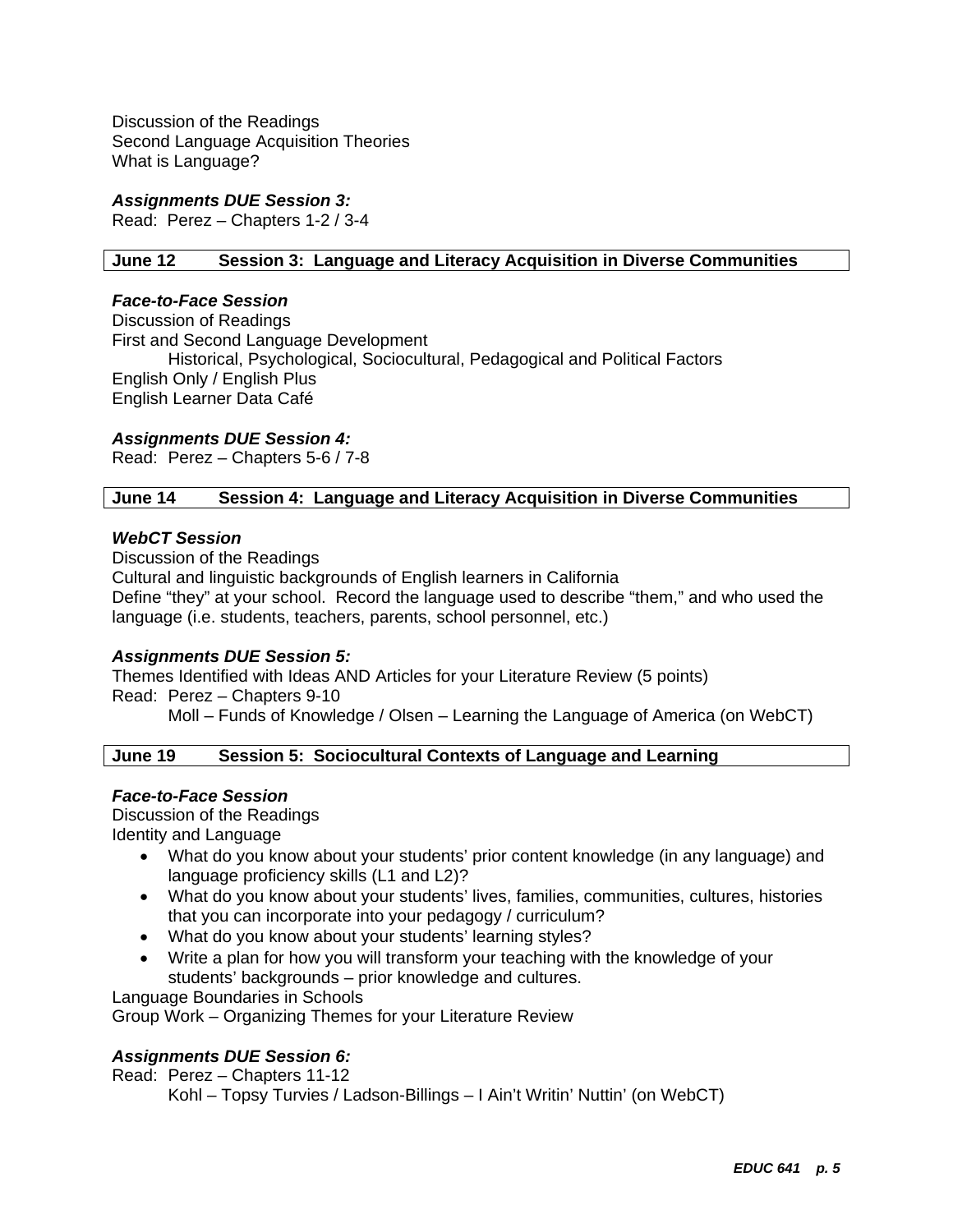## **June 21 Session 6: A Social Justice Framework towards Language Diversity**

## *WebCT Session*

Presentation of Articles The Politics of Language Group Discussion Analysis and Synthesis of Data (group discussion)

## *Assignments DUE Session 7:*

Article Reports Draft of one section of your Literature Review (5 points)

# **June 26 Session 7: Critical Analysis of Our Work**

## *Face-to-Face Session*

Article Reports Drafts of One Section of your Literature Review

- In small groups, students will share their drafts for peer feedback of one section of their Literature Review organized from their annotated resources (from EDUC 602), other resources and their ideas into common themes
- Use APA Style Manuals to format writing, citations, and references

## *Assignments DUE Session 8:*

Article Reports Bring a Revised Draft of your Literature Review – anything you have written thus far

#### **June 28 Session 8: Critical Analysis of Our Work**

## *Face-to-Face Session*

Article Reports Continue Analysis and Peer Review of Literature Reviews Course Evaluations

#### *Assignments DUE Session 9:*

Read: Diaz-Rico – Critical Roles for Teachers / Fordham – Stalking Culture (on WebCT)

## **July 3 Session 9: Sociocultural / Social Justice Contexts of Language and Learning**

#### *WebCT Session*

Reading Discussions Work in pairs to provide feedback (using the rubric provided) on Literature Reviews on WebCT

#### *Assignment DUE Session 10:*

Final Assignment / Presentations of Our Work

#### **July 5 Session 10: Final Presentations**

#### *WebCT Session*

Final Presentations: Organizational Frameworks for a Literature Review Posted on WebCT along with reflections